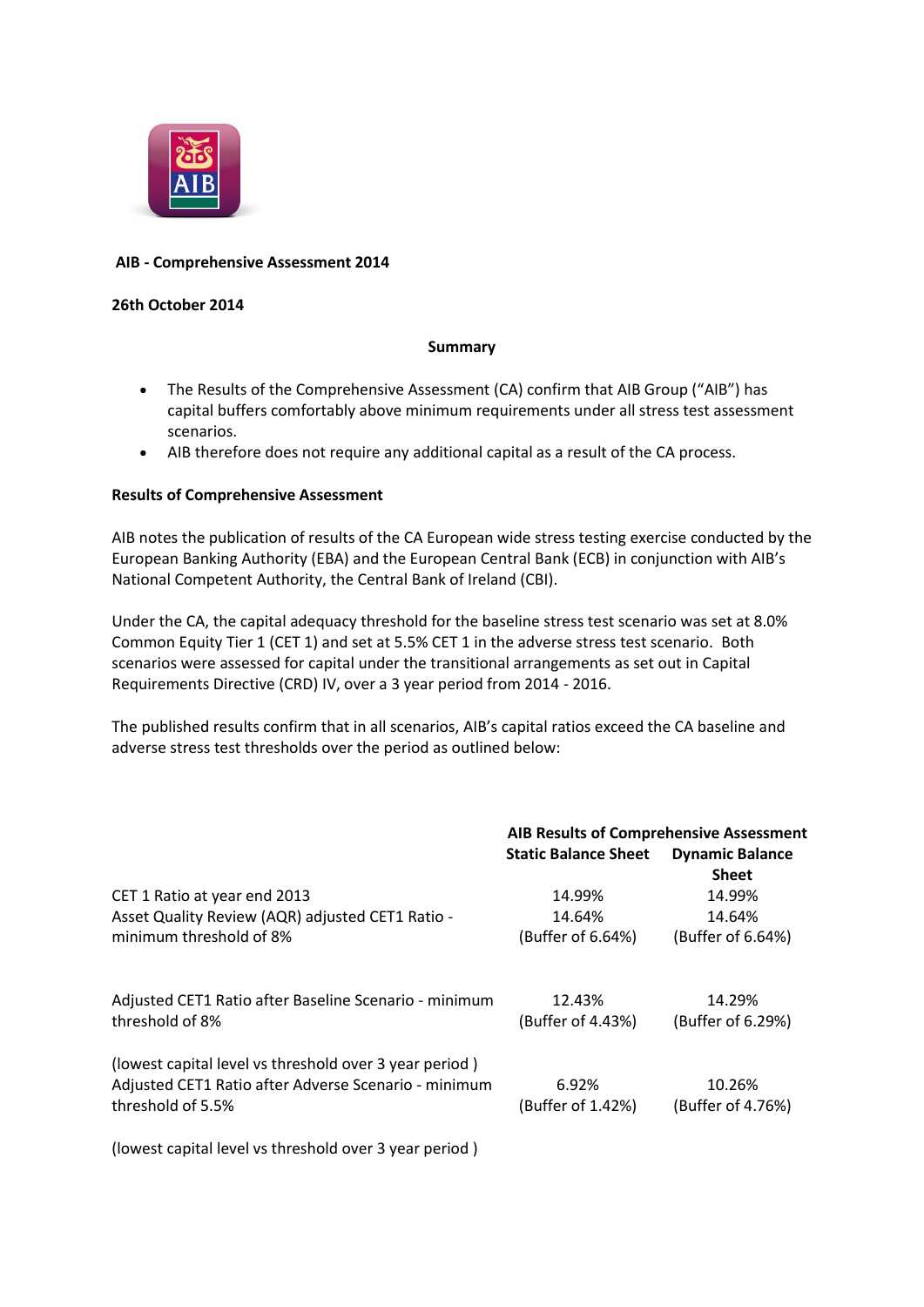The CA methodology included an Asset Quality Review (AQR) for banks' balance sheets as at end December 2013 and forward looking stress tests over a three year 2014-2016 timeline. AIB was assessed on both a Static and Dynamic balance sheet basis. Where a bank had a Restructuring Plan agreed with the European Commission prior to end December 2013, the stress tests were conducted on a Dynamic Balance Sheet basis where some assumptions from the Restructuring Plan on loan restructuring, cost reductions and new lending were allowed. All other banks were required to conduct the stress tests on a Static Balance Sheet basis where the stress tests were based on how the balance sheet as at end December 2013 would perform over three years. As AIB's Restructuring Plan was approved after 31 December 2013, the bank was assessed on both a static and dynamic balance sheet basis.

The aggregate adjustment due to the outcome of the AQR process would have equated to a reduction of 35bps to the bank's CET 1 ratio of 14.99% as at 31 December 2013. This would have been equivalent to c.1% of AIB's overall balance sheet provisions of c. €17.1 billion as at 31 December 2013.

Economic conditions in Ireland and the UK have continued to improve in 2014. AIB's transitional CET 1 ratio, including the benefit of unaudited profits generated in H1 2014, increased to 16.1% as of 30 June 2014 and the bank has continued to generate capital in quarter 3 2014.

The results published today by the ECB and EBA are point in time projections based on prescribed assumptions and should not be treated as indicative of future financial performance of AIB. To view the results including disclosure templates published by the ECB and EBA for AIB please go to the following link:

## **[investorrelations.aib.ie](about:investorrelations.aib.ie)**

#### **Other Information**

AIB currently has 523,438,445,437 ordinary shares in issue, of which 99.8% are held by the National Pensions Reserve Fund Commission ("NPRFC"), with 500 billion of the ordinary shares issued to the NPRFC in July 2011 at a price of €0.01 per share. Based on the number of shares currently in issue and the closing share price of 24 October 2014, AIB trades on a valuation multiple of c. 8x (excluding 2009 Preference Shares) 30 June 2014 Net Asset Value (NAV). The Group continues to note that the median for comparable European banks is c.1x NAV.

#### **-ENDS-**

#### *For further information, please contact:*

| Mark Bourke                    | Enda Johnson                         | Kathleen Barrington            |
|--------------------------------|--------------------------------------|--------------------------------|
| <b>Chief Financial Officer</b> | Head of Corporate Affairs & Strategy | <b>Media Relations Manager</b> |
| AIB Bankcentre                 | AIB Bankcentre                       | AIB Bankcentre                 |
| <b>Dublin</b>                  | Dublin                               | <b>Dublin</b>                  |
| Tel: +353-1-6412195            | Tel: +353-1-7726010                  | Tel: +353-1-7721382            |
| email:                         | email:                               | email:                         |
| mark.g.bourke@aib.ie           | enda.m.johnson@aib.ie                | kathleen.m.barrington@aib.ie   |